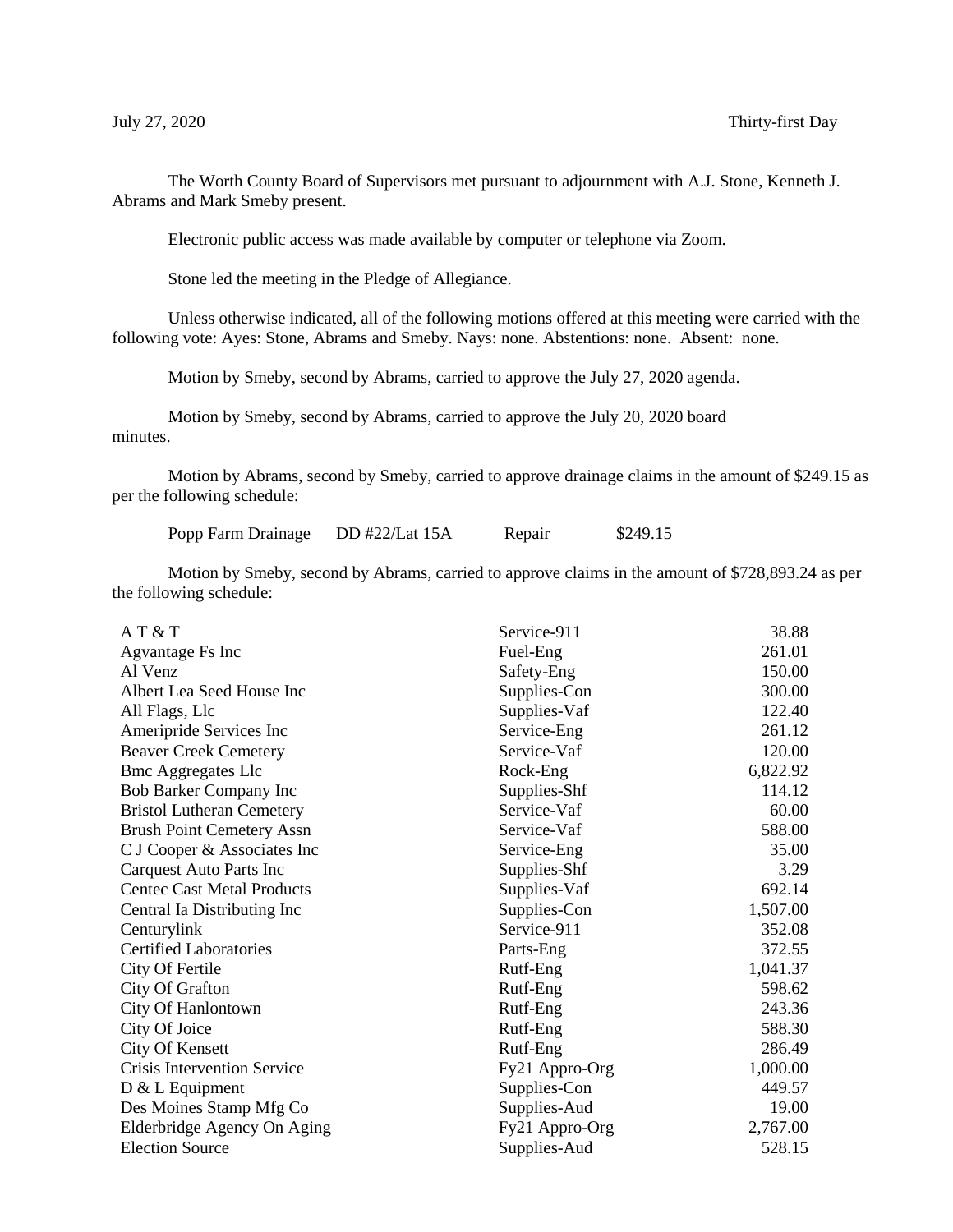| Elim Lutheran Free Congregation Cemetery   | Service-Vaf       | 60.00      |
|--------------------------------------------|-------------------|------------|
| Elk Creek Lutheran Cemetery                | Service-Vaf       | 432.00     |
| Fallgatter's Market Inc                    | Supplies-Shf      | 504.99     |
| Farmchem Corp                              | Supplies-Con      | 123.64     |
| Fertile Public Library/City Of Fertile     | Fy21 Appro-Lib    | 9,500.00   |
| Goodwin Law Office, Pc                     | Service-Aud       | 50.00      |
| Grafton Public Library/City Of Grafton     | Fy21 Appro-Lib    | 9,500.00   |
| Grp & Associates Inc                       | Service-Shf       | 107.00     |
| Healthy Harvest Of No Ia                   | Fy21 Appro-Org    | 1,307.50   |
| Heartland Asphalt Inc                      | Service-Eng       | 328,962.59 |
| <b>Heartland Paper Company</b>             | Supplies-Gsr      | 313.09     |
| I35/105 Welcome Center Inc.                | Fy21 Appro-Org    | 7,500.00   |
| Ia Dept Of Natural Resources               | Service-San       | 75.00      |
| Ia Dept Of Natural Resources               | Fee-Wwt           | 340.00     |
| Ia Law Enforcement Academy                 | Edu-Shf           | 225.00     |
| Isac                                       | Dues-Sup          | 375.00     |
| Itsavvy Llc                                | Supplies-Dap      | 2,100.00   |
| J & J Machining Welding & Fabricating      | Parts-Eng         | 2,008.97   |
| Jessica Reyerson                           | Reimb-Phd         | 50.00      |
| Joe's Collision & Performance Inc          | Service-Shf       | 146.30     |
| John Deere Financial                       | Service-Eng & Dap | 78.46      |
| Joice Public Library/City Of Joice         | Fy21 Appro-Lib    | 9,500.00   |
| Kelly Hardware                             | Supplies-Con      | 404.37     |
| Kensett Public Library/City Of Kensett     | Fy21 Appro-Lib    | 9,500.00   |
| Kevin Springer Construction                | Service-Gsr       | 400.00     |
| Kinney Memorial Library/City Of Hanlontown | Fy21 Appro-Lib    | 9,500.00   |
| Kirschbaum Elec & Plumbing                 | Service-Con       | 9,458.26   |
| <b>Knudtson Automotive Service</b>         | Service-Shf       | 556.62     |
| Kris Colby                                 | Reimb-Rec         | 28.18      |
| Larsen Plumbing & Heating Inc              | Service-Gsr       | 900.55     |
| <b>Lawson Products Inc</b>                 | Parts-Eng         | 363.85     |
| Mail Services Llc                          | Supplies-Trs      | 282.26     |
| Manly Congregate Meals Budget              | Fy21 Appro-Org    | 1,050.00   |
| Manly Public Library/City Of Manly         | Fy21 Appro-Lib    | 9,500.00   |
| Manly Senior Citizens Inc                  | Fy21 Appro-Org    | 1,150.00   |
| Marco Technologies Llc                     | Service-Dap & Asr | 746.51     |
| Martin Marietta Materials Inc              | Rock-Eng          | 175,704.19 |
| Matt Parrott/Storey Kenworthy              | Supplies-Aud      | 210.00     |
| Mercyone North Iowa Occupational Health    | Service-Phd & Tra | 224.00     |
| Niacog                                     | Service-Tra       | 199.55     |
| Northland Securities Inc                   | Service-Ndp       | 1,750.00   |
| Northwood Meals On Wheels                  | Fy21 Appro-Org    | 1,050.00   |
| Northwood Public Library/City Of Northwood | Fy21 Appro-Lib    | 9,500.00   |
| Northwood Senior Center Inc                | Fy21 Appro-Org    | 1,150.00   |
| Nsb Bank                                   | Supplies-Shf      | 289.24     |
| Peopleservice Inc                          | Service-Wat & Wwt | 26,787.00  |
| <b>Pinnacle Quality Insight</b>            | Service-Phd       | 154.50     |
| Plunkett's Pest Control Inc                | Service-Ema       | 80.00      |
| Reinhart Food Service Llc                  | Supplies-Shf      | 379.93     |
| Rockmount Resrch & Alloys Inc              | Supplies-Eng      | 920.22     |
| <b>R</b> svp                               | Fy21 Appro-Org    | 2,250.00   |
| Scp                                        | Supplies-Eng      | 1,290.80   |
| <b>Silver Lake Cemetery</b>                | Service-Vaf       | 498.00     |
|                                            |                   |            |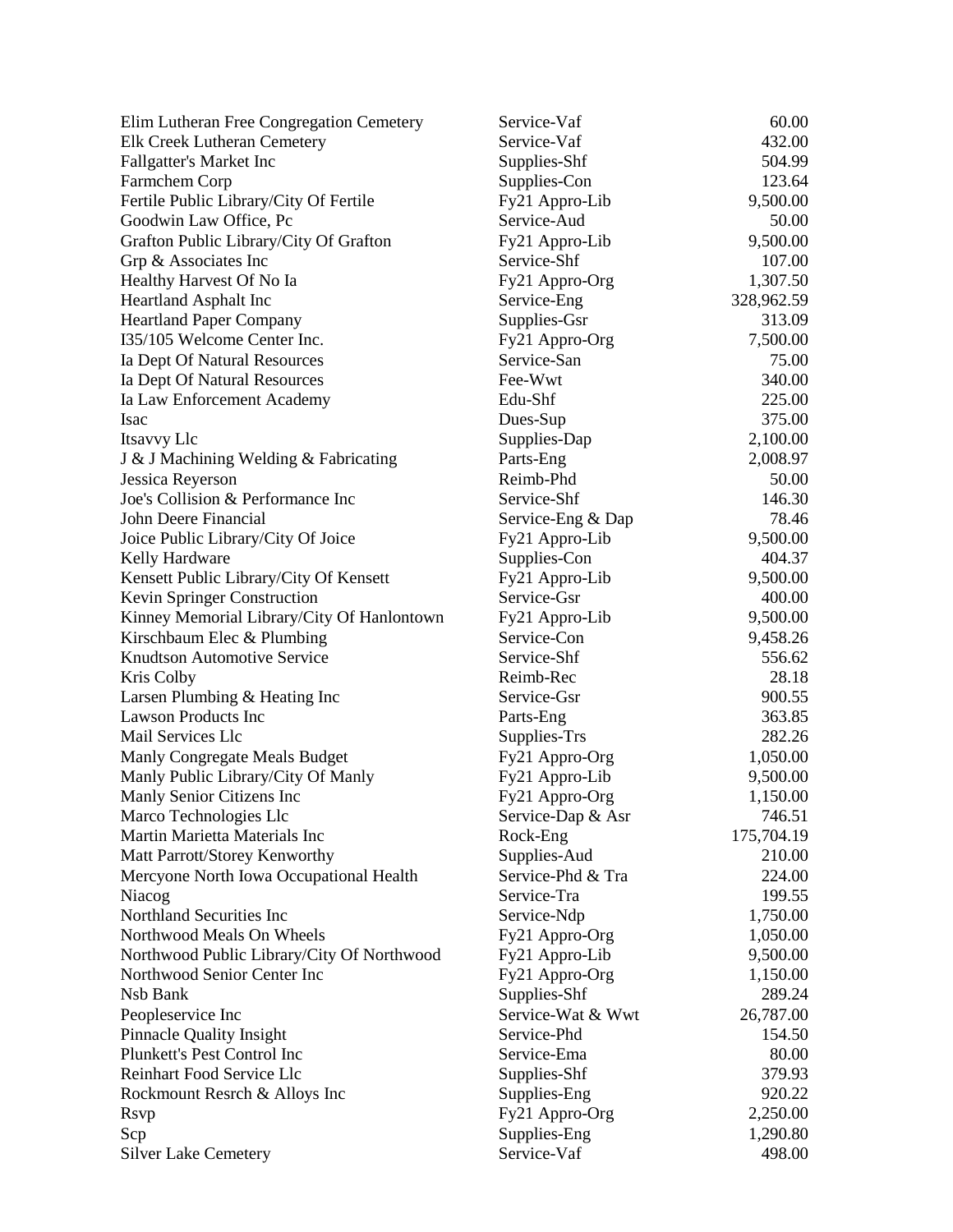| Sion Lutheran Church             | Service-Vaf        | 186.00     |
|----------------------------------|--------------------|------------|
| Soil & Water Conservation Dist   | Fy21 Appro-Org     | 1,000.00   |
| <b>Staples Credit Plan</b>       | Supplies           | 402.44     |
| <b>State Hygienic Laboratory</b> | Service-San        | 25.00      |
| Stephens-Peck Inc                | Service-Trs        | 100.00     |
| <b>Trading Post</b>              | Parts-Eng          | 260.21     |
| U S Postal Service               | Postage-Aud        | 145.00     |
| Ver Helst Snyder Drug            | Supplies-Eng       | 323.20     |
| <b>Verizon Wireless</b>          | Service-Eng        | 391.44     |
| Visa                             | Service-Ema        | 1,381.32   |
| Waste Management Of Iowa Inc     | Service-Sdp        | 3,935.00   |
| Webster Co Auditor               | Fy21 Dues-Cta      | 320.08     |
| Windstream                       | Service-Eng        | 14.18      |
| Winn-Worth Betco                 | H/M Tax-Ndp        | 24,961.25  |
| <b>Worth County Extension</b>    | Fy21 Appro-Org     | 20,000.00  |
| Worth County Fair                | Fy21 Appro-Org     | 16,000.00  |
| Xerox Corporation                | Service-Dap        | 56.10      |
| Ziegler Inc                      | Supplies-Eng       | 532.08     |
|                                  | <b>Grand Total</b> | 728,893.24 |

Motion by Smeby, second by Abrams, carried to approve Resolution # 2020.07.27:

2020/2021 INTERFUND TRANSFER RESOLUTION #2020.07.27

IT IS HEREBY RESOLVED by the Worth County Board of Supervisors that the County Auditor is hereby directed to transfer \$150,000 from the General Basic Trust Fund to the General Fund and \$150,000 from the Rural Services Trust Fund to the Rural Service Basic Fund.

Ayes: Stone, Abrams, Smeby Nays: None

Aaron Stone, Chairperson

Worth County Board of Supervisors **Attest:** Shellie Barber, Deputy Auditor

Motion by Smeby, second by Abrams, carried to approve a fireworks permit for Penny Miller at the Dan Miller camp ground South of Fertile on July 25, 2020.

Motion by Smeby, second by Abrams, carried to recess the regular session at 9:08 A.M.

Motion by Stone, second by Smeby, carried to open the DD #22/Lat 10/10B Landowner meeting at 10:11 A.M.

A discussion was held regarding the petition that was submitted by Lisa Kvam for the N  $\frac{1}{2}$ , N  $\frac{1}{4}$ , Section 1, Union Township, Joint Drainage District 22/Lat 10/10B. Landowner comment was heard. There were two verbal objections to improvements, by Darrell Hinsman and Ruby Dettmann. They were in favor of maintenance. The board will investigate further and make a decision at a later board meeting.

Motion by Smeby, second by Stone, carried to close the landowner meeting at 10:40 A.M.

Motion by Smeby, second by Stone, carried to reconvene the regular session at 10:40 A.M.